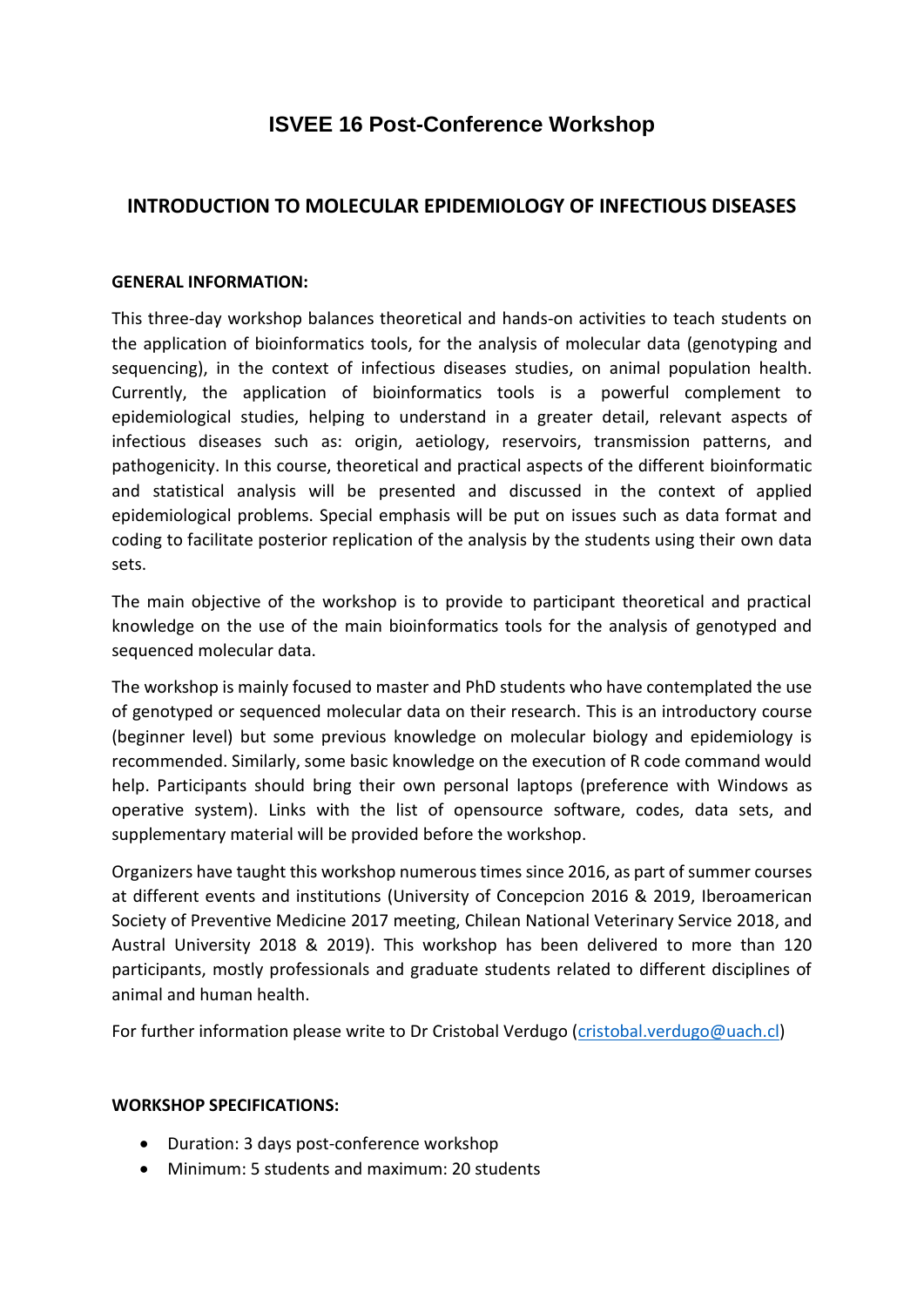- Non-ISVEE delegates will be allowed to participate in the workshop if the registration by ISVEE delegates does not reach the maximal enrolment.
- Language: English (questions and help could also be provided in Spanish).
- The workshop DOES NOT consider online participation

# **INFORMATION ABOUT WORKSHOP ORGANIZERS:**

## **Claudio Verdugo-Reyes**

Veterinarian from the Universidad Austral de Chile (UACh) and Ph.D. from the University of Florida, USA. Currently, Associated Professor at the Veterinary Pathology Department of the UACh, Valdivia, Chile. His area of interest is the application of evolutionary and epidemiological theories for the understanding of infectious diseases dynamics in wildlife populations.



He has focused his research on the ecological and evolutionary mechanisms

that affect the natural hosts susceptibility to pathogens, especially those of zoonotic relevance. His research explores the way in which host-pathogen interactions modify the genetic variability of pathogens, as well as host-defence mechanisms, affecting pathogen transmission and persistence in natural populations.

Further information:<https://www.researchgate.net/profile/Claudio-Verdugo>

## **Cristobal Verdugo-Vasquez**

Veterinarian from the University of Chile, Master in Preventive Veterinary Medicine from the University of California, USA, PhD from Massey University, New Zealand, and former Postdoctoral fellow at the International Livestock Research Institute, Kenya. Currently, Associated Professor at the Preventive Veterinary Medicine Department of the UACh, Valdivia, Chile.

His research has focused on the transmission dynamics of infectious pathogens in livestock and the assessment of diagnostic tests and surveillance systems for the detection of transmissible diseases. He also has performed research on factors that determine pathogenicity differences of infectious agents, and their association with different hosts.

Further information:<https://www.researchgate.net/profile/Cristobal-Verdugo>